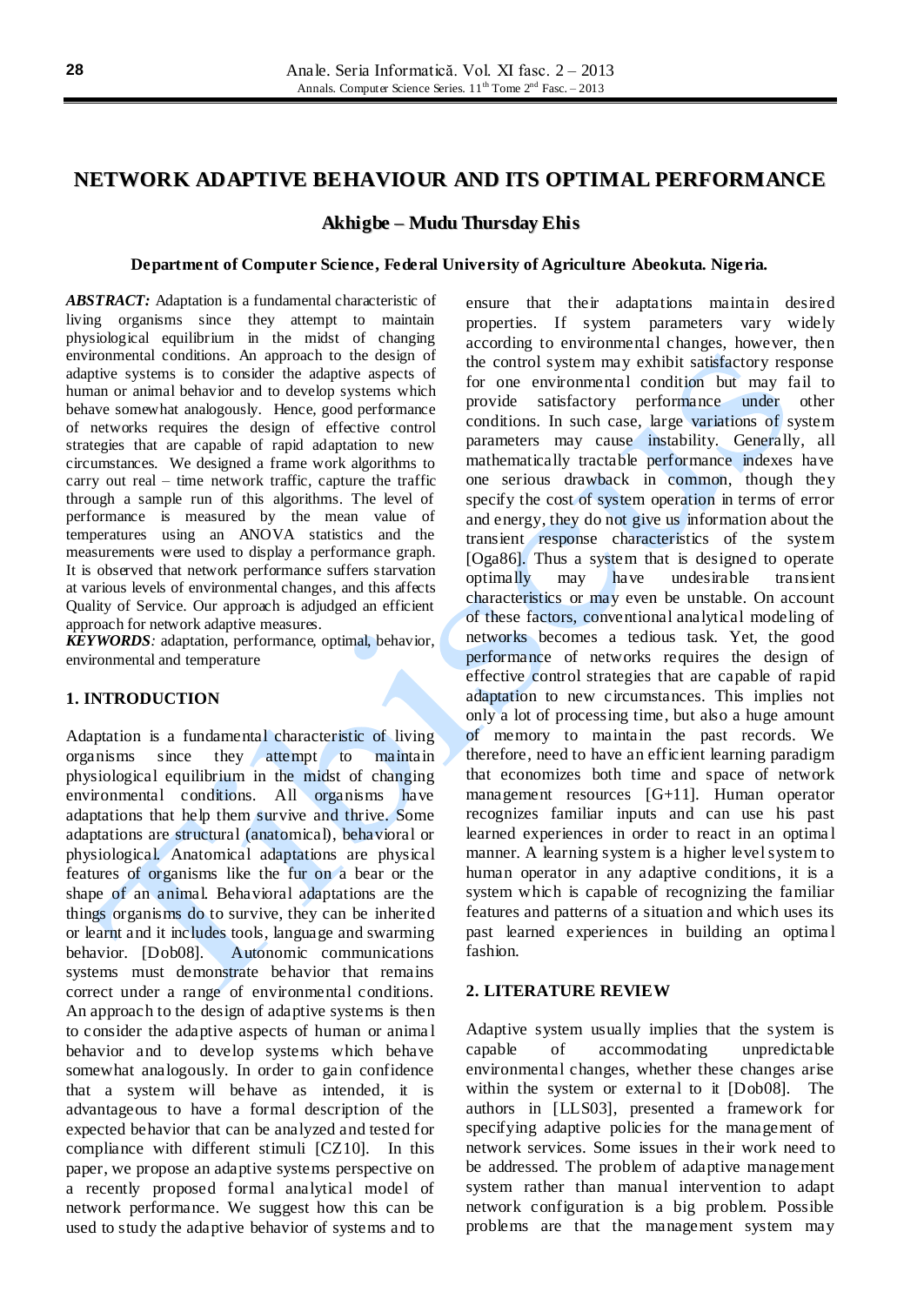Anale. Seria Informatică. Vol. XI fasc. 2 – 2013 Annals. Computer Science Series.  $11<sup>th</sup>$  Tome  $2<sup>nd</sup>$  Fasc. – 2013

oscillates or fail to deliver a feasible network configuration. Policies themselves need to be managed and adaptation can itself be specified and enforced by other policies. [BLV98] proposed network adaptive TCP slow starter to provide a mechanism for performing the transfer of small files much more efficiently than is currently done with TCP. The work here relied on previous network performance history as well as the size of the data in an effort to speed up the file transfer. There are a number of things to be improved upon in this work. First of it all, is a lot of the parameters for the round trip times are untested. Secondly, many assumptions have been made for the purpose of simulation, going from well connected local domain to another across a WAN of unknown characteristics [W+06]. The rapid growth of wireless communications networks has put tremendous pressure on network"s resources. As a result, efficient adaptive systems are required for effective resource management which constitutes a challenging task [MP13].

#### **3. METHODOLOGY**

We designed a framework algorithms called Packet Monitor Algorithms (see figure 1) to carry out a real time network management analysis. Traffic is captured through a sample run of this algorithm displayed in figure 2. The output window is then processed into a sequence of M traffic length, the sequence of length n  $(M) = 30$  is again subdivided into three segments  $(g_1, g_2$  *and .*  $g_3)$ respectively.  $g_1, g_2$ .*and*.g<sub>3</sub>)<br>  $n(g_1) = 10, n(g_2) = 10$ .*and*. $n(g_3) = 10$ . Analysis

of Variance (ANOVA) is used here to test the designed hypothesis, the data in figure 2 shows the data generated, as  $\chi$ <sub>i</sub> of units of performance rate when the process was operating at each of the three atmospheric temperature levels. Test of significant used is  $\alpha = 0.05$ . The level of performance is measured by the mean value and  $\overline{X}_i$  indicates the observed traffic mean at level *i* where  $i = 1, 2, and 3$  corresponding to temperatures  $68^{\circ}F$ ,  $72^{\circ}F$ *and*.  $76^{\circ}F$  respectively. There is a certain amount of variations among these means, since sample means do not necessarily repeat when repeated samples are taken from a population, some variations can be expected .The question here is; Is this variations among the  $\overline{X}_i$  's due to chance or is it due to a difference in the traffic rate at each temperature level? The null hypothesis that we test is:  $(H_0: \mu_{68} = \mu_{72} = \mu_{76})$ . That is, the true performance mean is the same at each temperature

tested. In other words, the temperature does not have a significant effect on the rate of performance. And the alternative to this is:  $(H_a: \mu_{68} \neq \mu_{72} \neq \mu_{76})$ , not all means are equal. Thus we shall reject the null hypothesis if the data show that one or more of the means is significantly different from the others. The decision to reject or fail to reject  $H_0$  will be made using the F – distribution and the  $F -$  test statistics. That is, we will compare the calculated value of  $F, F^*$ , to a one tailed critical value of F obtained from statistical table of appendix G [Joh76].

## **3.1. Packet Monitor Algorithms**

## *(A) Algorithm for Port Scanning*

*Step 1: Variable Declaration Declare variables for storing IP Address and host name and set them to null Step 2: Input 2.1 Enter value of Host name (o r IP Address) Step3: Scanning 3.1 Declare variable port = 0 3.2 Declare initial port = value. 3.3 Declare final port = value. 3.4 Check if the port is available between initial port and final port. 3.5 increment port by 1 3.6 Repeat step 3.4 up to final port. Step4: Display 4.1 Display all the active ports in GUI format (B) Algorithm for packet capturing Step 1: Obtaining the list of network interfaces 1.1 Create a variable array of devices 1.2 Detect network interfaces present in user 1.3 Store the above list in devices variable. Step 2: Displaying the list of network interfaces Declare loop counter integer variable i and initialize to 0 While the value of i is less than the length of the array of devices, do Step 2.3 Print out the name and description of the captured Network Interface. Step 3: Open the network interface. Declare integer variable J and initialize to zero (J=0) While J < length of array of devices, Goto Step 3.3 else Goto Step 3.7 Check if the network interface at Jth index number in devices array is selected. If yes goto Step 3.6 else goto Step 3.4 J=J+1 Goto Step 3.2*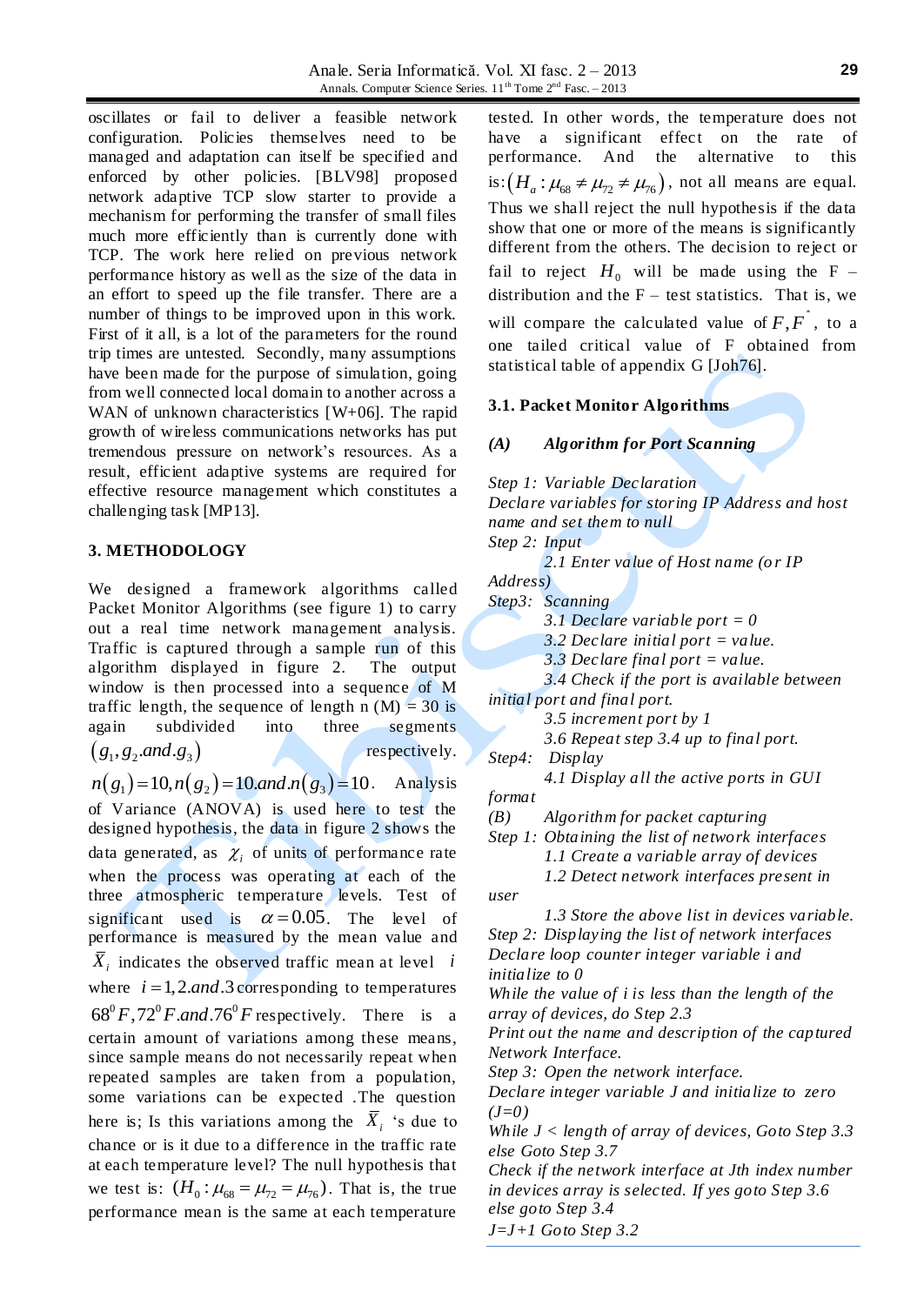*Open the selected network interface i.e. Network Interface at Jth index, then Goto Step 4 Display that the network interface has not yet been selected by the user. he user. Goto Step 8 Step 4: Capture packets from the network interface Is the menu button of stop capture packet selected? If yes goto Step 3.8 else goto Step 4.2 Capture the upcoming single packet from the network*

*Display the captured packet by going to Step 5 Step 5: Display the captured packet to the user in proper GUI format.* 

*Detect user' menu choice of the format in which captured packet's to be displayed*

*Analyze the packet. Display in Hexadecimal format Goto Step 6 to save the packets to a temporary file Go back to Step 4.1 Step 6: Save captured packets into a file 6.1 Create a temporary file say 6.2 Save captured packets into the opened file 6.3 Go back to Step 5.4*

*Step 7: Close all the open network interface 7.1 Delete the temporary file.* 

*7.2 Close the network interface.* 

*Step 8: End*

## **Figure 1: packet monitor algorithm**

| Help<br>File                             |          |                    |                      |        |                  |                                      |  |  |
|------------------------------------------|----------|--------------------|----------------------|--------|------------------|--------------------------------------|--|--|
| $\circ$<br>90<br>綴<br>$\pmb{\mathrm{v}}$ |          |                    |                      |        |                  |                                      |  |  |
| Time                                     | Protocol | Source             | Destination          | Length | $\blacktriangle$ | Graphical Display   Chart Properties |  |  |
| 09-Apr-13 4:42:49 PM                     | Udp      | 192.168.56.1:51031 | 239 255 255 250:1900 | 161    |                  |                                      |  |  |
| 09-Apr-13 4:42:49 PM                     | Udp      | 192.168.56.1:51031 | 239 255 255 250:1900 | 161    |                  |                                      |  |  |
| 09-Apr-13 4:42:52 PM                     | Udp      | 192.168.56.1:51031 | 239 255 255 250 1900 | 161    |                  |                                      |  |  |
| 09-Apr-13 4:42:52 PM                     | Udp      | 192.168.56.1:51031 | 239.255.255.250:1900 | 161    |                  |                                      |  |  |
| 09-Apr-13 4:42:54 PM                     | Udp      | 0.0.0.068          | 255.255.255.255:67   | 328    |                  |                                      |  |  |
| 09-Apr-13 4:42:55 PM                     | Udp      | 192.168.56.1:51031 | 239.255.255.250:1900 | 161    |                  |                                      |  |  |
| 09-Apr-13 4:42:55 PM                     | Udp      | 192.168.56.1:51031 | 239.255.255.250:1900 | 161    |                  |                                      |  |  |
| 09-Apr-13 4:42:58 PM                     | Udp      | 192.168.56.1:51031 | 239.255.255.250:1900 | 161    |                  |                                      |  |  |
| 09-Apr-13 4:42:58 PM                     | Udp      | 192.168.56.1:51031 | 239 255 255 250:1900 | 161    | E                |                                      |  |  |
| 09-Apr-13 4:43:05 PM                     | Udp      | 192.168.56.1:138   | 192.168.56.255:138   | 239    |                  |                                      |  |  |
| 09-Apr-13 4:43:05 PM                     | Udp      | 192.168.56.1:138   | 192.168.56.255:138   | 239    |                  |                                      |  |  |
| 09-Apr-13 4:43:10 PM                     | Udp      | 0.0.0.068          | 255 255 255 255 67   | 328    |                  |                                      |  |  |
| 09-Apr-13 4:43:40 PM                     | Udp      | 192.168.56.1:138   | 192.168.56.255:138   | 202    |                  |                                      |  |  |
| 09-Apr-13 4:43:40 PM                     | Udp      | 192.168.56.1:138   | 192.168.56.255:138   | 202    |                  |                                      |  |  |
| 09-Apr-13 4:43:40 PM                     | Udp      | 192.168.56.1:138   | 192.168.56.1:138     | 213    |                  |                                      |  |  |
| 09-Apr-13 4:43:40 PM                     | Udp      | 192.168.56.1:137   | 192.168.56.255:137   | 78     |                  |                                      |  |  |
| 09-Apr-13 4:43:41 PM                     | Udp      | 192.168.56.1:137   | 192.168.56.255:137   | 78     |                  |                                      |  |  |
| 09-Apr-13 4:43:41 PM                     | Udp      | 192.168.56.1:137   | 192.168.56.255:137   | 78     |                  |                                      |  |  |
| 09-Apr-13 4:43:41 PM                     | Udp      | 192.168.56.1:137   | 192.168.56.255:137   | 78     |                  |                                      |  |  |
| 09-Apr-13 4:43:41 PM                     | Udp      | 192.168.56.1:137   | 192.168.56.255:137   | 78     |                  |                                      |  |  |
| 09-Apr-13 4:43:41 PM                     | Udp      | 192.168.56.1:137   | 192.168.56.255:137   | 78     |                  |                                      |  |  |
| 09-Apr-13 4:43:43 PM                     | Udp      | 192.168.56.1:51031 | 239.255.255.250:1900 | 161    |                  |                                      |  |  |
| 09-Apr-13 4:43:43 PM                     | Udp      | 192.168.56.1:51031 | 239.255.255.250:1900 | 161    |                  |                                      |  |  |
| 09-Apr-13 4:43:46 PM                     | Udp      | 192.168.56.1:51031 | 239 255 255 250:1900 | 161    |                  |                                      |  |  |
| 09-Apr-13 4:43:46 PM                     | Udp      | 192.168.56.1:51031 | 239.255.255.250:1900 | 161    |                  |                                      |  |  |
| 09-Apr-13 4:43:49 PM                     | Udp      | 192.168.56.1:51031 | 239.255.255.250:1900 | 161    |                  |                                      |  |  |
| 09-Apr-13 4:43:49 PM                     | Udp      | 192.168.56.1:51031 | 239.255.255.250:1900 | 161    |                  |                                      |  |  |
| 09-Apr-13 4:43:52 PM                     | Udp      | 192.168.56.1:51031 | 239.255.255.250:1900 | 161    |                  |                                      |  |  |
| 09-Apr-13 4:43:52 PM                     | Udp      | 192.168.56.1:51031 | 239.255.255.250:1900 | 161    |                  |                                      |  |  |
| 09-Apr-13 4:43:55 PM                     | Udp      | 192.168.56.1:51031 | 239.255.255.250:1900 | 161    |                  |                                      |  |  |

**Figure 2: Output Window of Packet monitor Algorithms**

# **4. PERFORMANCE IMPLEMENTATION**

| <b>Temp level</b>                                        | Replicate (j) |     |     |     |     |     |     |     |     | <b>Row</b> | Mean                         |                            |
|----------------------------------------------------------|---------------|-----|-----|-----|-----|-----|-----|-----|-----|------------|------------------------------|----------------------------|
| $\bar{\mathbf{v}}$<br>$\Lambda_i$                        |               | 车   |     |     |     |     |     |     |     | 10         | $\tau$<br>$\boldsymbol{l}$ : | $\mathbf v$<br>$\Lambda$ : |
| $\overline{68}^0$ F                                      | 161           | 161 | 161 | 161 | 328 | 161 | 161 | 161 | 161 | 239        |                              |                            |
| $72^{\circ}$ F                                           | 239           | 328 | 202 | 202 | 213 | 78  | 78  | 78  | 78  | 78         |                              |                            |
| $76^{\circ}$ F                                           | 78            | 161 | 161 | 161 | 161 | 161 | 161 | 161 | 161 | 161        |                              |                            |
| <b>Figure 3: Sequence of Data from the Output window</b> |               |     |     |     |     |     |     |     |     |            |                              |                            |

**Figure 3: Sequence of Data from the Output window**

Before performing the calculations on these numbers, let"s code the data by dividing each data shown in the preceding table by 20. Since ANOVA technique use only measures of variation in the decision making process, coding the original data by dividing by a convenient number will not change the results but will make the arithmetic considerably easier.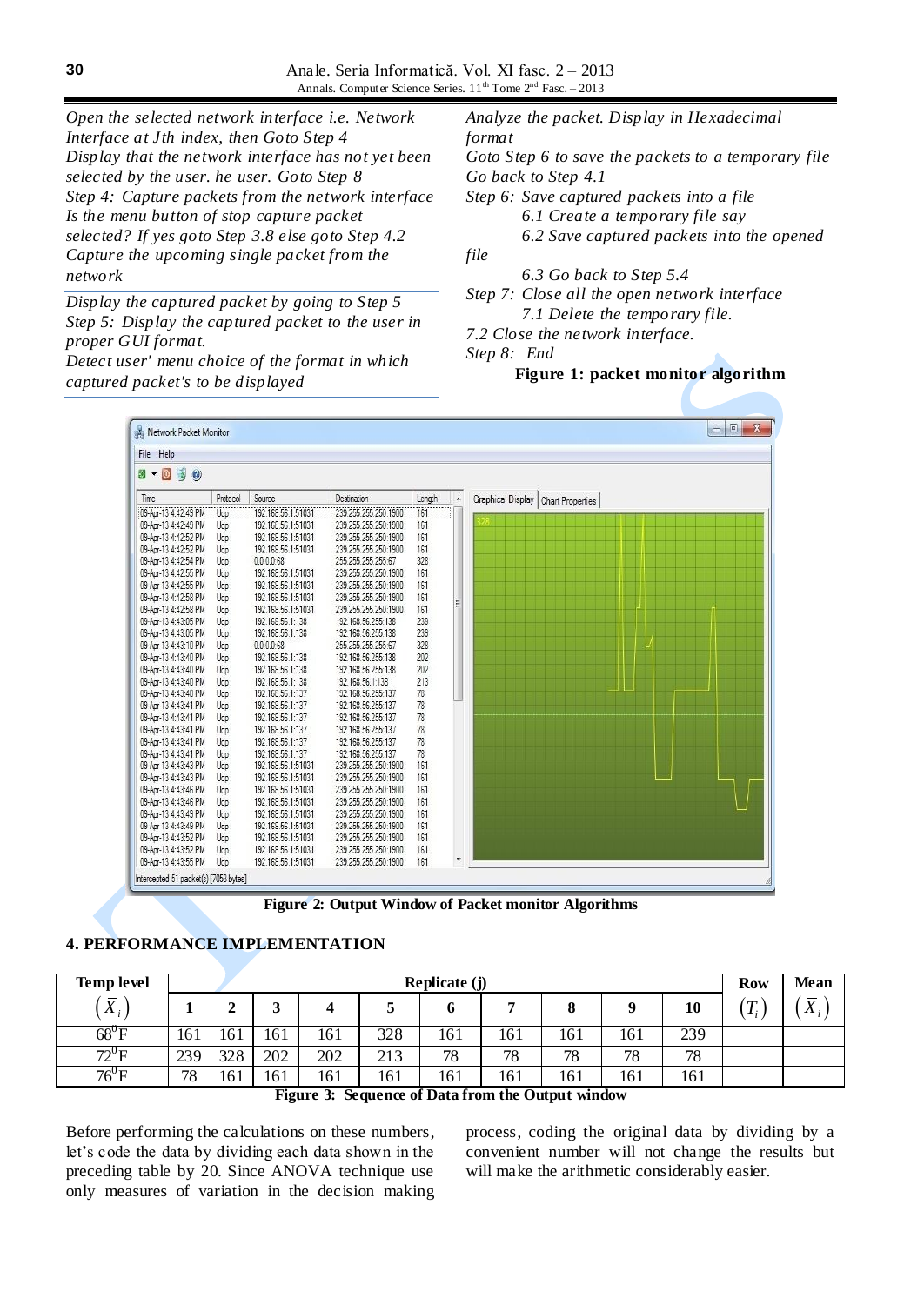Anale. Seria Informatică. Vol. XI fasc. 2 – 2013 Annals. Computer Science Series.  $11<sup>th</sup>$  Tome  $2<sup>nd</sup>$  Fasc. – 2013

|                | <b>Replication(j)</b> |        |      |      |       |      |      |      |      |       |                                  | Mean           |
|----------------|-----------------------|--------|------|------|-------|------|------|------|------|-------|----------------------------------|----------------|
| Temp (i)       |                       | ◠<br>◢ |      |      |       |      |      |      |      | 10    | $\sqrt{T}$<br>$\boldsymbol{\mu}$ | $\bar{v}$<br>Λ |
| $68^0$ F       | 8.05                  | 8.05   | 8.05 | 8.05 | 16.4  | 8.05 | 8.05 | 8.05 | 8.05 | 11.95 | 92.75                            | 9.28           |
| $72^0$ F       | 11.95                 | 16.4   | 10.1 | 10.1 | 10.65 | 3.9  | 3.9  | 3.9  | 3.9  | 3.9   | 78.<br>,                         | 7.8            |
| $76^{\circ}$ F | 3.9                   | 8.05   | 8.05 | 8.05 | 8.05  | 8.05 | 8.05 | 8.05 | 8.05 | 8.05  | 76.35                            | 7.6            |

**Figure 4: A coded Sequence of Data from the Output Window**

.

The analysis of variance (ANOVA) procedure will separate the variations among the entire set of data into two categories. This separation is accomplished by first working the numerator of the fraction that is

used to define sample variance 2  $2 - i=1$  $(X_i - \overline{X})$ 1 *n i i*  $X_i - \bar{X}$ *S n*  $=$ - $=$  $\overline{a}$  $\sum$ 

This numerator is called sum of squares:

Sum of squares = 
$$
\sum_{i=1}^{n} (X_i - \overline{X})^2
$$
 (1)

$$
SS\left( total\right) = \sum_{i=1}^{n} X_i^2 - \frac{\left(\sum_{i=1}^{n} X_i\right)^2}{n}
$$
 (2)

The SS (total) for our illustration is now found using formula (2).

$$
\sum_{i=1}^{n} X_i^2 = 2322.95 \text{ and } \left(\sum_{i=1}^{n} X_i\right)^2 = 61,404.84
$$

Thus  $SS (total) = ?$  must now be separated into two parts, sum of squares, SS(temp), due to the temperature levels, and sum of squares, SS(error), due to experimental error of replication. The sum of SS (temp) and  $SS(error) = SS(total)$ , hence this splitting is often referred to as partitioning.

$$
SS\left(factor\right) = \frac{\sum_{i=1}^{n} T_i^2 - \left(\sum_{i=1}^{n} X_i\right)^2}{n}
$$
 (3)

where  $T_i$  row totals and C are the number of replicates.

$$
\sum (T_i)^2 = 20625.575
$$

a di provincia di controlle di controlle di controlle di controlle di controlle di controlle di controlle di co<br>Controlle di controlle di controlle di controlle di controlle di controlle di controlle di controlle di contro

and

and  
\n
$$
SS\left(\text{temp}\right) = \frac{\sum (T_i)^2}{c} - \frac{\left(\sum_{i=1}^n X_i\right)^2}{n} = 15.76
$$

The sum of squares SS (error), which measures the variation within the rows, is found by use of:

$$
SS\left(error\right) = \sum_{i=1}^{n} X_i^2 - \frac{\sum (T_i^2)}{c}
$$
 (4)

The SS(error) for our illustration is found by use of formula (4)

For convenience we shall use an ANOVA table to record the sum of squares and organize the rest of the calculations. The degree of freedom, df, associated with each of the three rows are determined as follows:  $SS(error) = 260.4$ 

1. df(temp) is I less than the number of levels at which the factor is tested:

$$
df\left(\text{temp}\right) = r - 1\tag{5}
$$

2. df(total) is 1 less than the total number of pieces of data:

$$
df\left( total\right) = n - 1\tag{6}
$$

3. df(error) is the sum of the degree of freedom for all the rows. Each row has c-1 degrees of freedom; therefore:

$$
df\left( error\right) = r(c-1)
$$
\n(7)

The sums of squares and the degrees of freedom must both check. That is

$$
SS(temp) + SS(error) = SS(total)
$$
  
.and.  

$$
SS(temp) + df(error) = df(total)
$$

The mean square, MS (factor) for the factor being tested, MS (error) will be obtained by dividing the sum of squares value by corresponding number of degrees of freedom. The resulting table of values is shown in figure 5.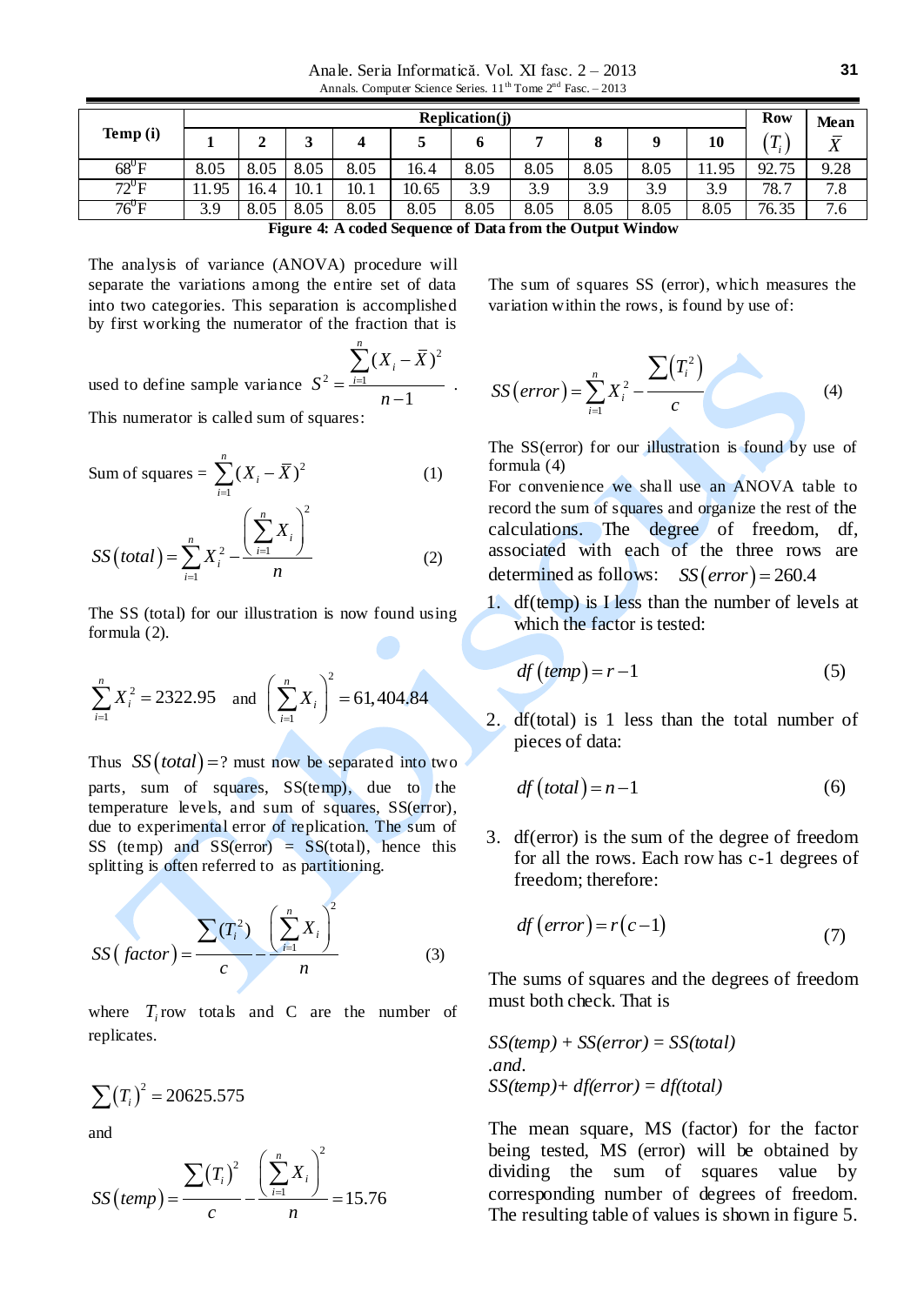Anale. Seria Informatică. Vol. XI fasc. 2 – 2013 Annals. Computer Science Series.  $11^{th}$  Tome  $2^{nd}$  Fasc. – 2013

| <b>Source</b> |       | M۶ |  |  |
|---------------|-------|----|--|--|
| Temp          | 15.76 |    |  |  |
| Error         | 260.4 |    |  |  |
| Total         | 275.8 |    |  |  |

**Figure 5: ANOVA table**

df(temp) =  $3 - 1 = 2$ , df (error) =  $r$  (c-1) = 27 and df( total) =  $n - 1 = 30 - 1 = 29$  $\text{(temp)}$  $\textit{(temp)}$  $\text{(temp)}$  $\frac{SS \left( temp \right)}{SS \left( temp \right)} = 7.9$ *MS temp df temp*  $=\frac{SS\left( temp\right) }{R\left( temp\right) }=7.9$ 

MS(temp) by MS(error).

The hypothesis test is now completed, using the two mean squares as measures of variance. The calculated value of the test statistics  $F, F^*$  is found by dividing *MS* (*temp*).by.*MS* (*error*).

$$
F^* = \frac{MS\left(\text{temp}\right)}{MS\left(\text{error}\right)} = 0.78
$$

The decision to reject or fail to reject  $H_0$  will be made by comparing this calculated value of

 $F, F^* = 0.78$  to a one tailed critical value of "F" obtained from table 8a of appendix G [Joh76]. Fail to reject  $H_0$ 



**Figure 6: Showing the Critical Region**

#### **4.10 Performance Evaluation**

The applicability of our approach to adaptive network system behavior has been tested under different temperature levels and these measurements are used to display a performance graph (see figure 7). The concept of a control system optimization comprises a selection of a performance index which will minimize some measures of a deviation from the ideal behavior. Our propose approach is adjudged good and efficient for network adaptive behavioral measures.



**Figure 7: Network Adaptive Behavior**

#### **5. CONCLUSION AND FUTURE WORK**

Adaptive system implies that the system is capable of accommodating unpredictable environmental changes, whether these changes arise within the system or external to it. This concept has a great deal of appeal to the system designers since a highly adaptive system, besides accommodating environmental, changes would also accommodate moderate engineering design errors or uncertainties and would compensate for the failure of minor system components, thereby increasing system